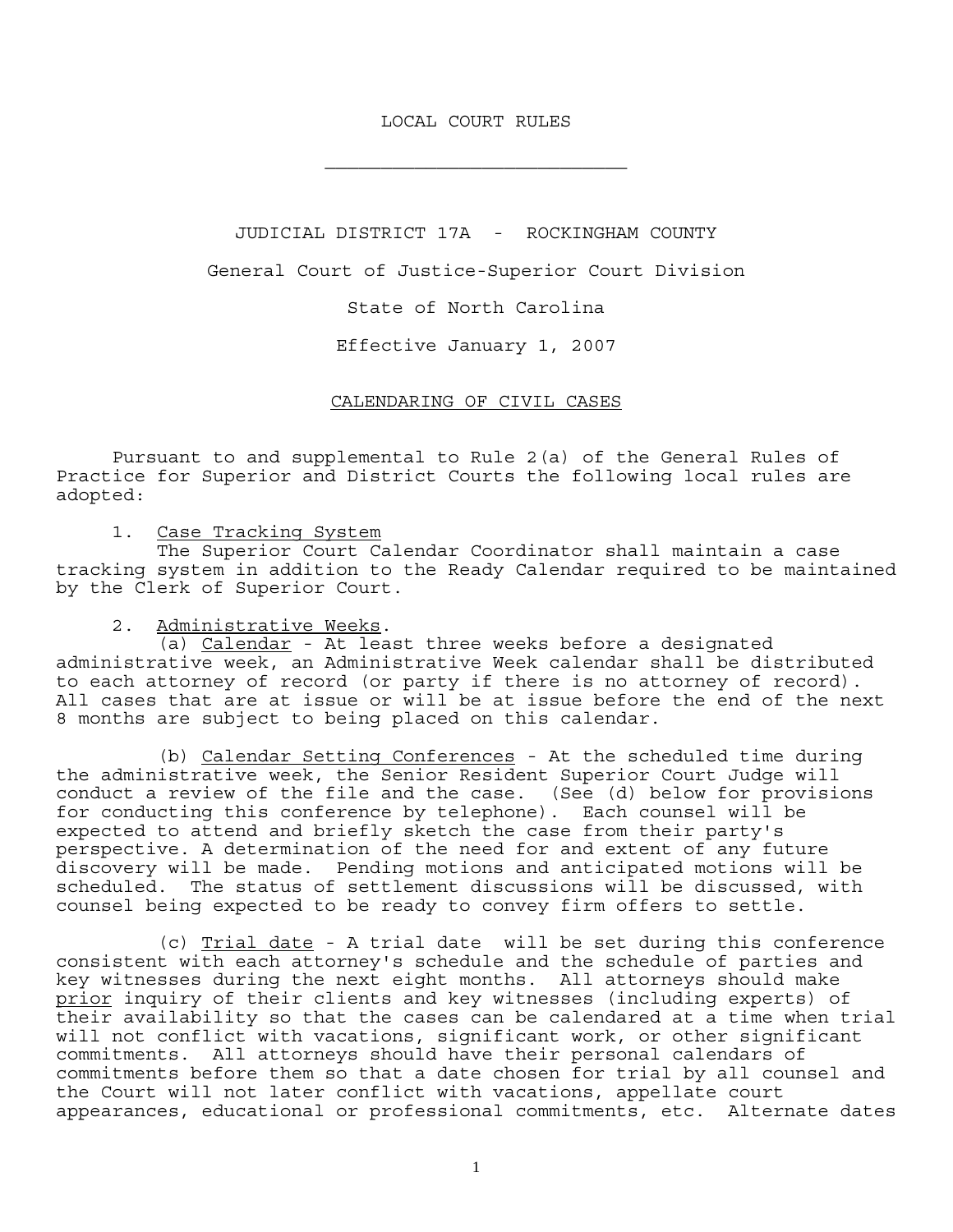for trial are frequently chosen so that if for some compelling reason a case is not reached, another date will have already been designated. An Administrative Order will be prepared memorializing the decisions and commitments made at the trial setting conference.

 Mediated Settlement Conferences shall be completed so as not to interfere with chosen trial dates.

(d) Hearings conducted by telephone - Unless at least one counsel requests an in-person conference, the calendar setting conference shall be conducted by telephone conference call. The responsibility for arranging such a long-distance conference call shall be the responsibility of the out-of-county counsel at the greatest distance from Wentworth. If counsel themselves cannot work out the details of the costs of such a telephone conference, all counsel shall appear personally for the calendar setting conference.

# 3. Request for Calendaring

 Any attorney may request that a case be calendared for trial at any scheduled session of court. However, after the tentative calendar has been distributed for a session, any request by counsel for the addition of a case to the final calendar for that session must be with the approval of all attorneys in the case and the request must so state. No requested case for trial may be added to the final calendar after it has been published except by a written consent order signed by the Senior Resident Judge. Requests for calendaring shall be made to the Superior Court Calendar Coordinator.

# 4. Request for Peremptory Setting

 When a case involves persons who must travel long distances or has numerous witnesses or for other extraordinary reasons, a request for a peremptory setting may be made to the Senior Resident Judge. A peremptory setting shall be granted for only good and compelling reasons. No more than 2 peremptory settings per week may be made. The Senior Resident Superior Court Judge may set a case peremptorily on his own motion.

### 5. Tentative Trial Calendar

 (a) Publication - not less than 5 weeks before the first day of each superior court session, the tentative calendar of cases for trial at that session shall be prepared by the Superior Court Calendar Coordinator from the Administrative Week orders. Cases calendared shall include any motions that have matured or have been requested by an attorney of record, and cases not reached or continued from a previous session. A copy of the tentative calendar shall be distributed to each lawyer involved in any listed case and to individuals in any listed case who are not represented by counsel.

 (b) Request for Removal from Tentative Trial Calendar - within 10 days after the mailing of a tentative trial calendar, an attorney in any case listed thereon may file a request with the Senior Resident Superior Court Judge, in writing with a copy to all counsel or unrepresented parties, to remove the case from the tentative calendar. The request must state the case number and name, date set, the reasons for requesting continuance, and whether the request is approved by all opposing counsel.

2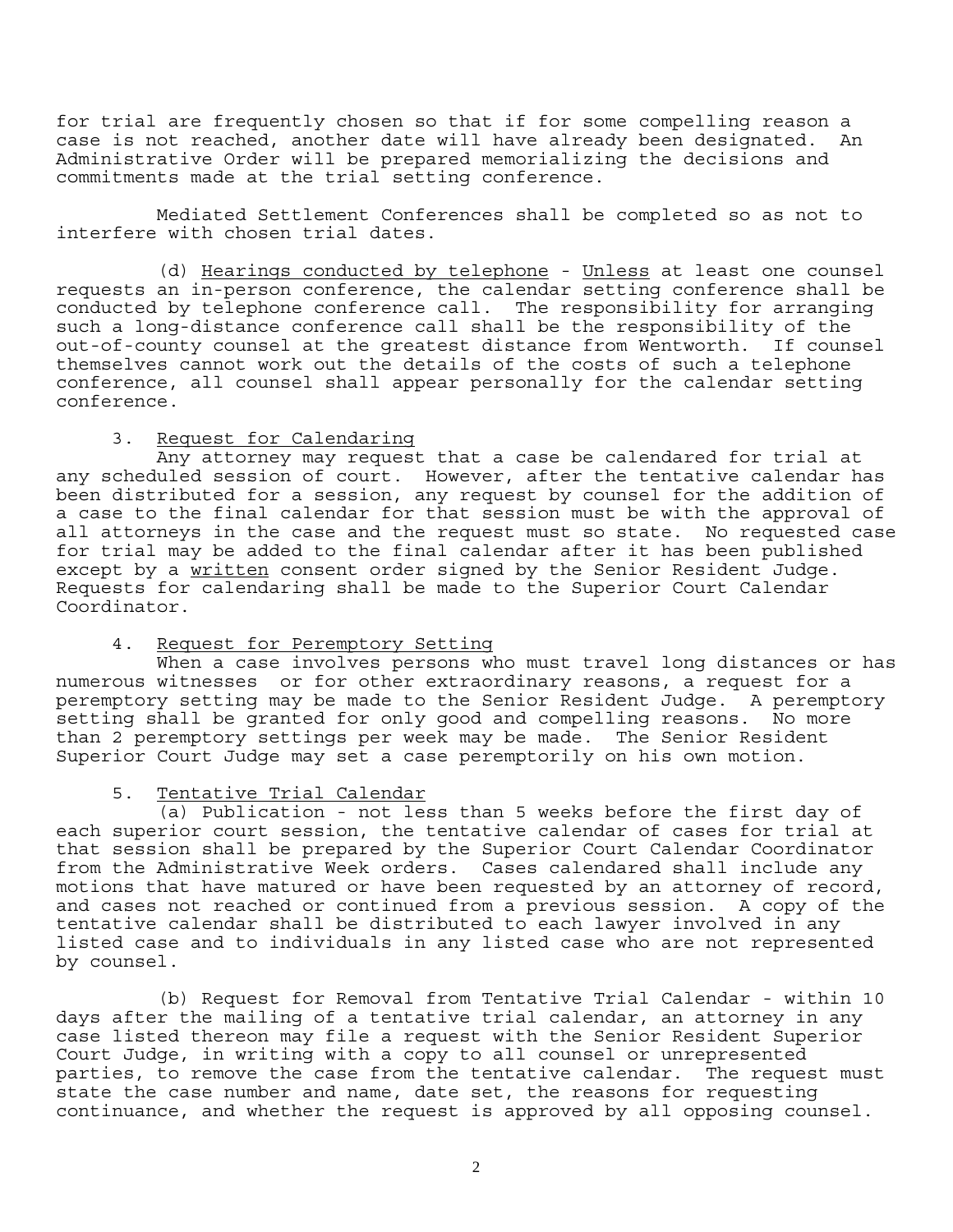Those cases which were set during an administrative week, in an effort to accommodate parties, witnesses and counsel, will be less likely to be removed from the tentative trial calendar than those cases which have been added to assure complete use of available court time.

 (c) Request for Additions to Tentative Trial Calendar - within 10 days after the mailing of a tentative court calendar, attorneys may request that additional cases be added to the calendar for trial. Any such request should be filed on behalf of all counsel in writing and be directed to the Superior Court Calendar Coordinator.

### 6. Final Trial Calendar

 (a) Publication - 3 weeks before the first day of each civil session, the Superior Court Calendar Coordinator shall prepare a final calendar of cases for trial at that session. The Superior Court Calendar Coordinator shall distribute one copy thereof to each attorney or law firm whose cases are listed thereon and to unrepresented parties.

 (b) Order of Listing for Trial - the final trial calendar shall be composed of cases not removed from the tentative calendar by settlement, dismissal or order, and matters requested by agreement of counsel. It shall also include, in addition, any motions which have matured or have been requested by an attorney of record, and cases for trial not reached at or continued from a previous session after consultation with attorneys of record as to their conflicts and convenience. The final trial calendar shall contain any cases having a statutory priority as required by law. Peremptorily set cases shall be calendared at the top of the final calendar and marked accordingly. Some priority may be given to cases requested for trial by counsel or set at an administrative week in a particular sequence. Otherwise, cases will be set generally by date of filing in chronological order. Motions and pretrials will be scheduled for the first morning of the first week of a session. Jurors shall be summonsed for that afternoon of the first week and Monday morning of any subsequent week.

 (c) Carry-over of Cases - cases not reached during the first or subsequent week of a multi-week session shall not be carried over to any subsequent weeks of the session, unless otherwise ordered by the Senior Resident Judge or the Presiding Trial Judge. Cases not disposed of during the session for which they are scheduled may be placed on the final calendar for the next civil session of court, even though the tentative calendar for that session has been previously published without listing those cases for trial.

### 7. Motion Calendar

 (a) Final Motion Calendar - non-jury matters and motions filed shall be calendared automatically at the next available civil session or other available time as designated by the Senior Resident Judge. The regular motion calendar hopefully will not contain more non-trial matters than can be reasonably expected to be heard. Some motions and non-jury matters may be scheduled by the Court for later in the week.

 (b) Supplemental Motion Calendar - any motions pending at the time the final trial calendar is prepared and duly noticed may be set on a supplemental motion calendar. Any motion calendar request filed less than 3 weeks before the first day of the session shall be filed with the Clerk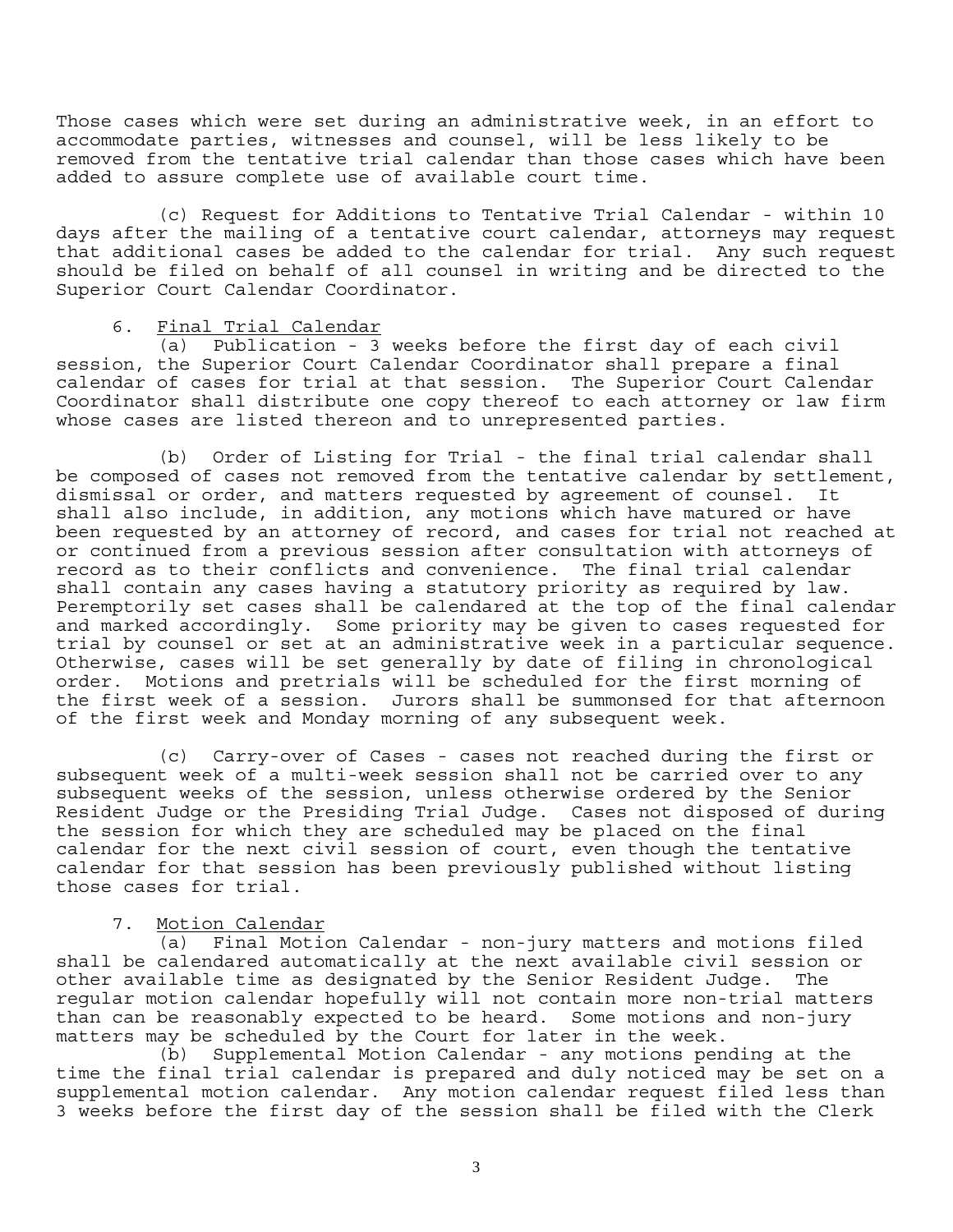of Court and will be added to a supplemental calendar by the Superior Court Calendar Coordinator. Matters on this calendar will be heard as time permits and shall generally be given lower priority than matters on the regular motion calendar.

8. <u>Discovery</u><br>Discovery is to begin promptly and may begin even before the pleadings are completed. Attorneys are encouraged to complete discovery as soon as practical. Discovery should not be postponed until mediation is held. Mediation is more likely to succeed if essential information is shared beforehand.

 In medical negligence cases or other exceptional cases, a date for ending discovery set by order shall be honored. An order of the Senior Resident Judge at an administrative conference setting a discovery cut off is a target date. Even after such a date, discovery may continue so long as it does not delay the trial or delay any hearing before the court Tennessee-Carolina Transport v. Strick Corp., 291 N.C. 618 (1977), and so long as discovery is not undertaken to harass opposing counsel. Turner v. Duke University, 325 N.C. 152, 168-171 (1989)

### 9. Pretrial Conferences

 At least twenty one days before trial, plaintiff's counsel shall arrange with defense counsel a pretrial conference to be held a minimum of seven calendar days before trial. ( Rule 7, Superior and District Court Rules) At such a conference a pretrial order shall be prepared and signed by the attorneys. Attorneys are encouraged to prepare pretrial orders to include stipulations which expedite trial and distill the controversy to its essence.

# 10. Motions for Continuance

 (a) Appropriate Judicial Official - Prior to the opening of court for the session in which the case is calendared, all applications for continuance shall be made to the Senior Resident Superior Court Judge or his/her designee. Following the opening of court for the session in which the case is calendared, any application for continuance shall be made to the presiding judge of the court in which the case is calendared.

 (b) Form of Motion - All applications for continuance shall be by written motion made on state form AOC-CV-221. A copy of such motion shall be delivered to the Superior Court Calendar Coordinator.

 (c) Notification of Opposing Counsel/Unrepresented Parties - A copy of the completed form AOC-CV-1997 must be distributed to all counsel of record and/or unrepresented parties prior to presentation of the motion to the appropriate judicial official. Distribution of the motion may be by U.S. mail, facsimile transmission or hand delivery.

 (d) Objections to Motion for Continuance - Opposing counsel and/or unrepresented parties shall have a period of three (3) working days following completion of distribution to communicate, by any means, objections to the motion for continuance to the moving party and the office of the Senior Resident Superior Court Judge or his/her designee. Objections not raised within this time period are deemed waived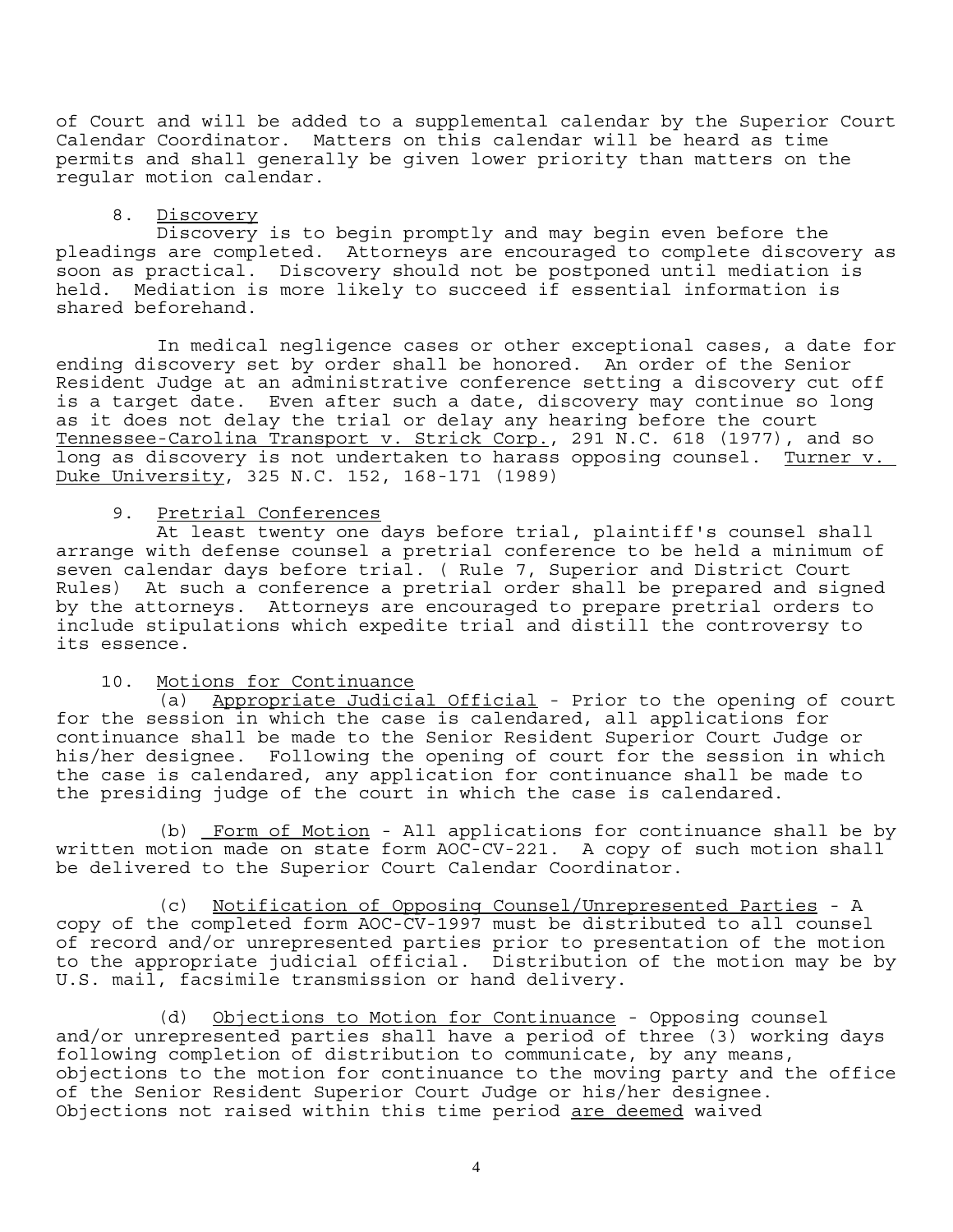(e) Evaluation of Motions for Continuance - Once a trial date has been chosen, continuance requests are presumptively disfavored. However, when compelling reasons for continuance are presented which would affect the fundamental fairness of the trial process or when a continuance clearly is in the interest of justice, a continuance may be granted in the exercise of judicial discretion to further the best interest of the fair administration of justice.

 In addition to other factors, the appropriate judicial official shall consider the following when deciding whether to grant or deny a motion for continuance:

- the age of the case;
- the status of the trial calendar for the week;
- the order in which the case appears on the calendar, including whether the case is peremptorily set;
- the number of previous continuances;
- the extent to which counsel had input into the scheduling of the trial date;
- the due diligence of counsel in promptly filing a motion for continuance as soon as practicable;
- whether the reason for continuance is a short lived event which could resolve prior to the scheduled trial date;
- the length of the continuance requested, if applicable;
- the position of opposing counsel;
- whether the parties themselves consent to the continuance; and
- present or future inconvenience or unavailability of witnesses/parties.

 **Reasons that shall not be considered valid bases for allowing a continuance motion include first time scheduling of the case for trial, potential conflicting scheduling of other trials in other courts (see Section 15 below for resolution of scheduling conflicts), and whether counsel of record has received payment.** 

(f) Case Rescheduling - Prior to granting a motion for continuance, the appropriate judicial official, in consultation with the office of the Senior Resident Superior Court Judge or his/her designee, should reschedule the trial of the case after receiving scheduling input from all counsel.

### 11. Scheduling Conflicts

 The Guidelines for Resolving Scheduling Conflicts in N. C. Courts were adopted by the State-Federal Judicial Council of North Carolina on June 20, 1985. They are found at 316 N.C. 741 and they supplement Rule 3 of the Superior and District Court Rules.

 A message, phone call, last minute letter, or Fax to the Clerk or the Superior Court Calendar Coordinator is not sufficient to resolve a conflict unless the excuse is a last minute emergency and, with reasonable diligence, contact with the trial judge can not be made before court convenes. Normally, when an attorney learns of a conflict, that attorney should promptly give written notice to the presiding judges, opposing counsel and the clerks of the courts affected. The circumstances relevant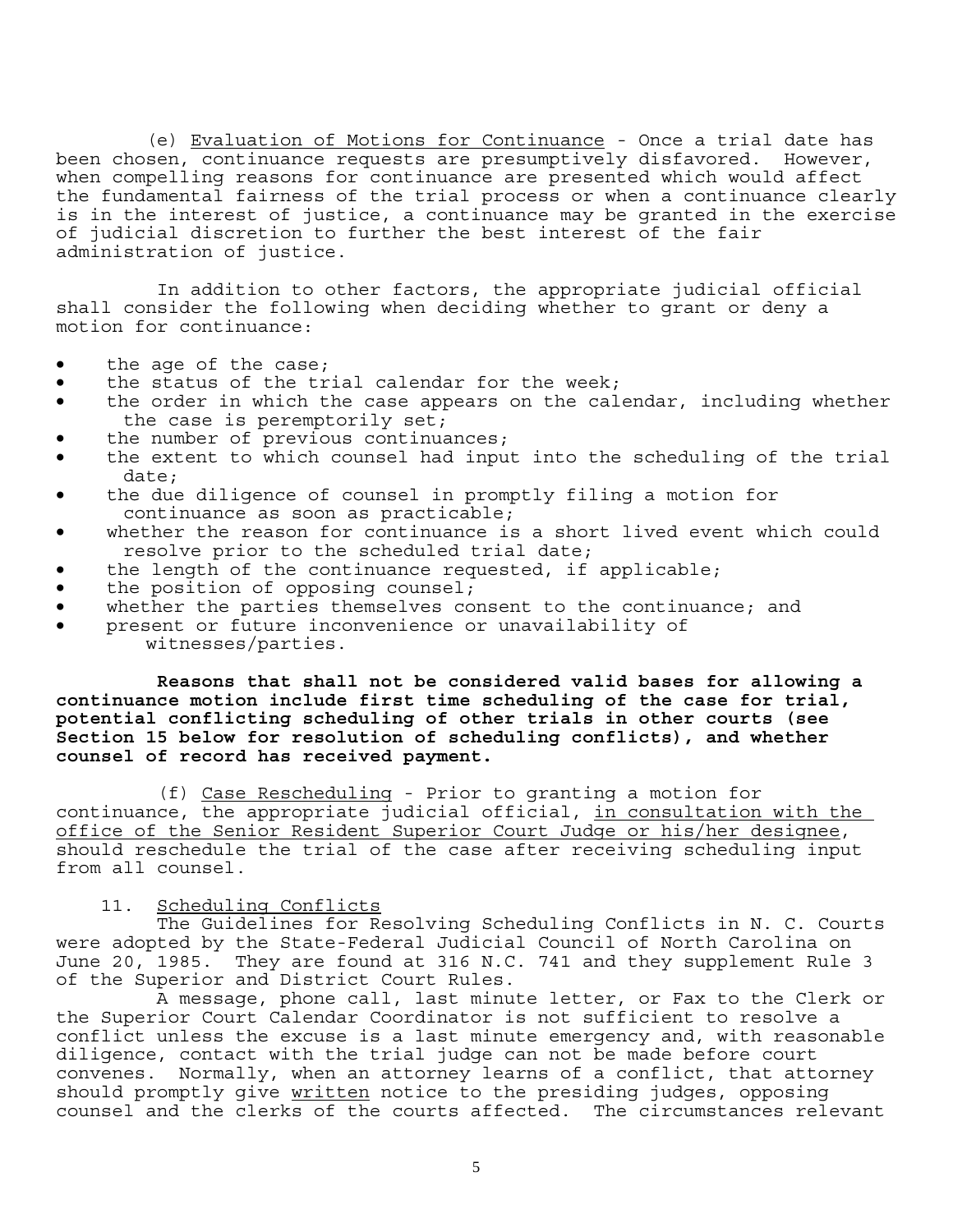to the resolution of the conflict shall be stated in the writing. Included shall be the case names, docket numbers, the courts, the date on which the other court calendar was published, the comparative age of the cases, their complexity, the estimated trial time, the number of attorneys and parties involved, whether the trial involves a jury, and the difficulty or ease of rescheduling. The judges of the different courts involved will themselves then promptly confer, resolve the conflict, and notify counsel.

### 12. Settlement

 When a case on a published calendar (tentative or final) is settled, all attorneys of record must notify the Superior Court Calendar Coordinator within 24 hours of the settlement and advise who will prepare and present the dismissal or judgment and when. If a case is settled after being placed on a final trial calendar, counsel should notify counsel of record in the next (following) calendared case of such settlement. Cases in which settlement judgment or dismissal is not forthcoming within the time indicated may be calendared on a supplemental motion calendar at the next session for involuntary dismissal by the Court.

# 13. Inactive Cases

 If all parties and attorneys in a case agree that the ends of justice require the declaration of a case as inactive and removal of the case from the trial docket, they may prepare a consent order (stating the reasons) for approval and signature of the Senior Resident Judge, declaring the case inactive and closing the case file without prejudice to any party's right to have the matter reopened upon motion. The Senior Resident Superior Court Judge will then rule upon that request. Such inactive cases shall be reviewed at least once every twelve months, at an administrative week, by the Senior Resident Superior Court Judge.

# 14. Bankruptcy

 Civil actions in which one of the parties declares bankruptcy will be dealt with in accordance with the following authority and procedure:

- (a) Rule 401 of the Federal Bankruptcy Act;
	- (b) 11 U.S.C. 362
	- (c) 11 U.S.C. 1301

 (d) Whitehurst v. Virginia Dare Transport Company, 19 N.C. App. 352(1973)

(e) N.C.G.S. 1-23

 Any requests to continue, hold, or in any other way delay disposition of a case due to bankruptcy of one of the parties, must be accompanied by certification of the bankruptcy filing or stay of proceeding from the United States Bankruptcy Court having jurisdiction. Attorney for the bankrupt party shall forward notice of the bankruptcy filing to the Superior Court Calendar Coordinator. The Senior Resident Judge may then place the case on inactive status.

# 15. Attorneys

 All attorneys, no matter where their offices are, must arrange their schedules to be present when their cases are calendared. Attorneys, those residing within and outside District 17A, must work out with the Senior Resident Judge and Superior Court Calendar Coordinator their conflicts, such as seminars, appellate courts and vacations before the case